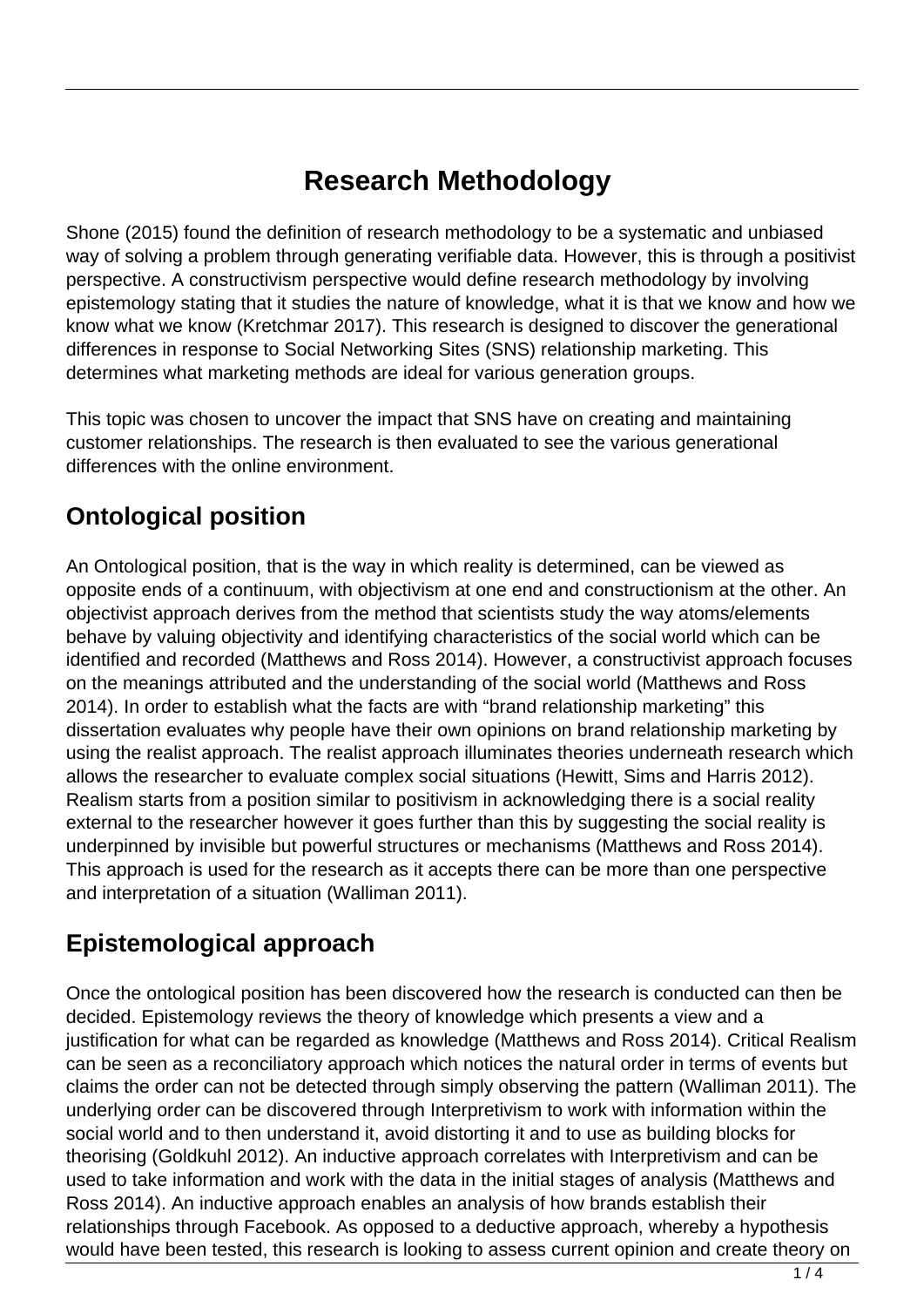the basis of the findings. This approach was appropriate for the research as it allowed methodological flexibility since it is not guided by just qualitative methodologies such as the grounded theory (Liu 2016); but recognises a pluralism of approaches which allows the research to assess both opinions and statistical, quantitative, figures to evaluate the conclusion of the data gathered.

#### **Research approach**

As explained, methodological pluralism was used to accumulate knowledge about different generations and their perspective on relationship marketing. A Mixed Methods approach leverages the advantages of both qualitative and quantitative research which integrates both approaches within a holistic methodological approach (Matthews and Ross 2014). By using the mixed method approach it allows the information to be collaborative and enhances the validity (Polit and Beck 2012). This links back to the realism approach where the research reviews more than one perspective while looking at the data collected.

Quantitative research uses a rigorous and controlled design to evaluate facts with precise measurement which can be used to gather unanswered research questions (Rutberg and Bouikidis 2018). Qualitative data however, measures the context within the facts which provides richness that is not achieved with quantitative measures (Shone 2015). Using a cross-sectional design (Bryman & Bell 2007, data was gathered through secondary data from an extensive Literature Review that was created based on Relationship Marketing for different generations. There are various types of research design (Bryman and Bell (2007), however cross-sectional design was used to collect data as secondary information was gathered from the literature review then a survey was conducted to review similarities between both items of research. This approach was taken as it allows a comparison between people of different ages and their individual opinions (Matthews and Ross 2014).

This information was taken from a variety of text books academic journals to learn more about the context. The data was split into two segments focussing on Social Networking Sites and Consumer Brand Friendships to then go into more depth about various generations and their current differences. The Literature Review was the base of the research the information gathered helped to design the survey question. Both Quantitative and Qualitative data are used to conduct the research.

## **Survey**

A survey was undertaken as it views comprehensively and in detail types of data (Denscombe 2007). A survey was created on Bristol Online Survey. This included fifteen questions based on the Likert-type scale and three open ended questions to gather opinions on Brand Relationships. Likert-scales are beneficial as it allows the researcher to see large sample sizes which increases the validity of the findings (Hartley 2013). However, Hartley (2013) also found that it was common for questions in the scale to be 'negatively worded' which could alter the respondent's answers. By using Likert-scale questions, a positive, negative or neutral perspective was gathered. The advantages of using the survey is that is a flexible tool allowing one to receive replies without having to talk to every respondent (Walliman 2011). It was used for this research as it was a cheap and quick way to administer a large group of people in a short amount of time. It was crucial that the survey was short and simple so that it was easy to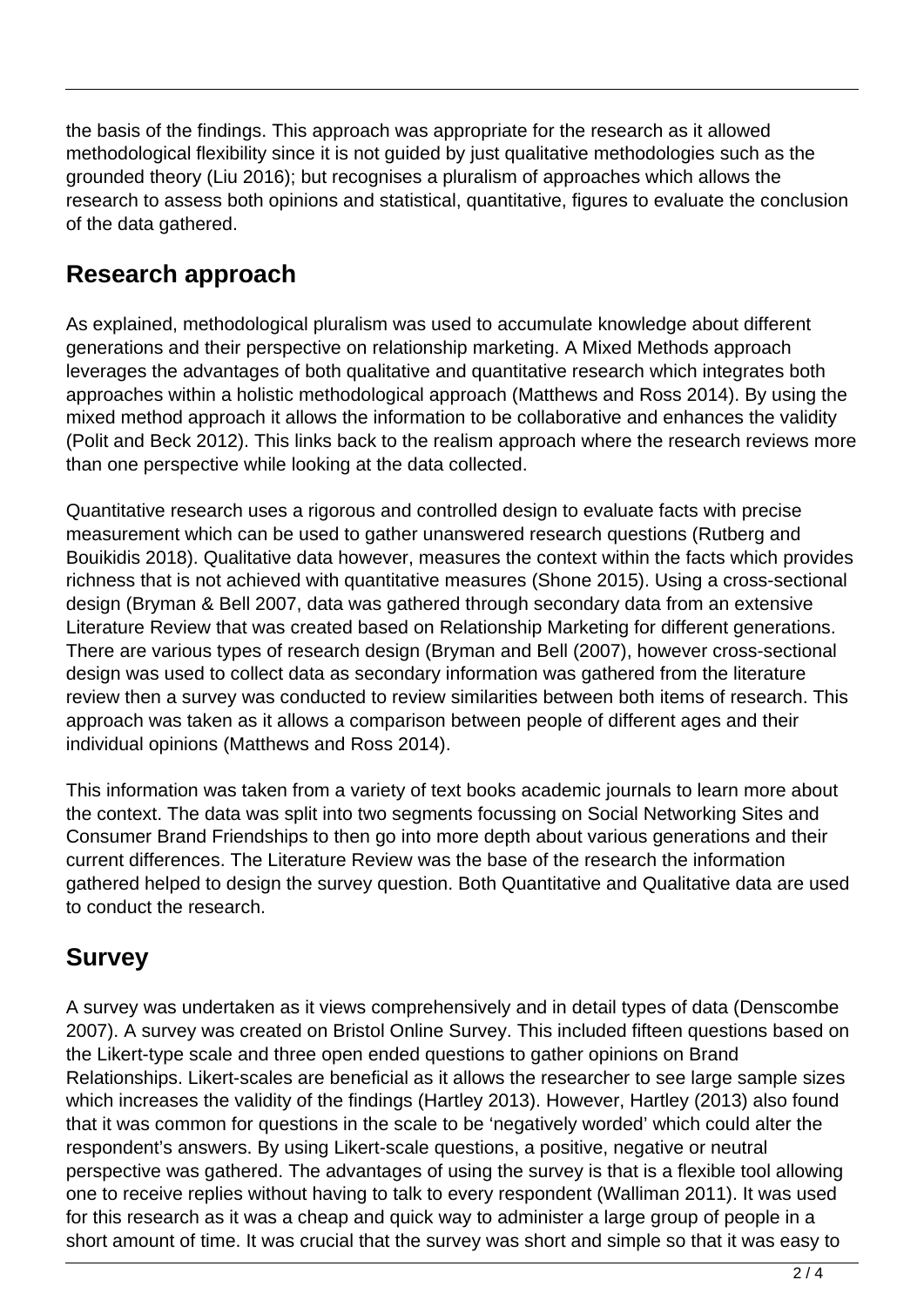follow and the participants did not get confused by complex questions. A disadvantage of using the survey was not everyone is able to access the internet to complete it and they take time and skill to develop (Walliman 2011).

The survey was written out with clear questions to ensure that the participants knew what was asked of them. It was also important that the survey was anonymous so that the participants felt comfortable answering honestly to prevent any biased opinions.

## **Research strategies**

Data collection techniques are key components used within studies to categorise research methods (Chu and Ke 2017). Comparative research was used to analyse the various age groups that responded to the survey as it allows the study of two or more age groups. Analogy can be used to identify similarities which can predict results (Walliman 2011). This is beneficial for the research as it can look into detail at the micro environment of the community chosen (Walliman 2011).

# **Sampling**

Bryman and Bell (2007) defined sampling as the fragment of the population that is selected for the research process. Convenience sampling also known as Haphazard Sampling was used to ask individuals who were easily accessible, met certain practical criteria and were available at any given time to participate within the study (Etikan et al 2016). This method was used as it worked well for the limited amount of time the survey was published. However, the downside of convenience sampling is that convenience itself offers nothing by the way of justification for the inclusion of people in the sample (Denscombe 2007). The nebulosity of the participants can result in unreliable data.

Once the survey was placed online a snowballing sampling then began as more people started to share the questionnaire with other people within the Highlands and Islands. Snowballing is effective as it makes use of referral networks of the initially selected respondents (Cooper and Schindler 2006). The advantage of this is that the accumulation of numbers is quick as it uses the multi-plier effect where one person is nominating two or more others to complete the survey (Denscombe 2007).

A non-probability sampling is considered to be a range of techniques where the probability of selection is not known, this approach has been used as it is convenient and cost effective (Roux 2011).

## **Limitations**

Limitations occurred based on the research gathered. A limitation was the result of using a survey as the lack of control the researcher has over the experimental condition creates a restriction (Weinclaw 2017). Response bias can also be a limitation as the participants could have answered the questions falsely. Another limitation is the sample size only includes the Highlands and Islands so this will not be a representative sample. This sample size does not gather the country as a whole and only looks into a small part of the UK. As convenience sampling was used this adds another limitation as the participants were not experts on the